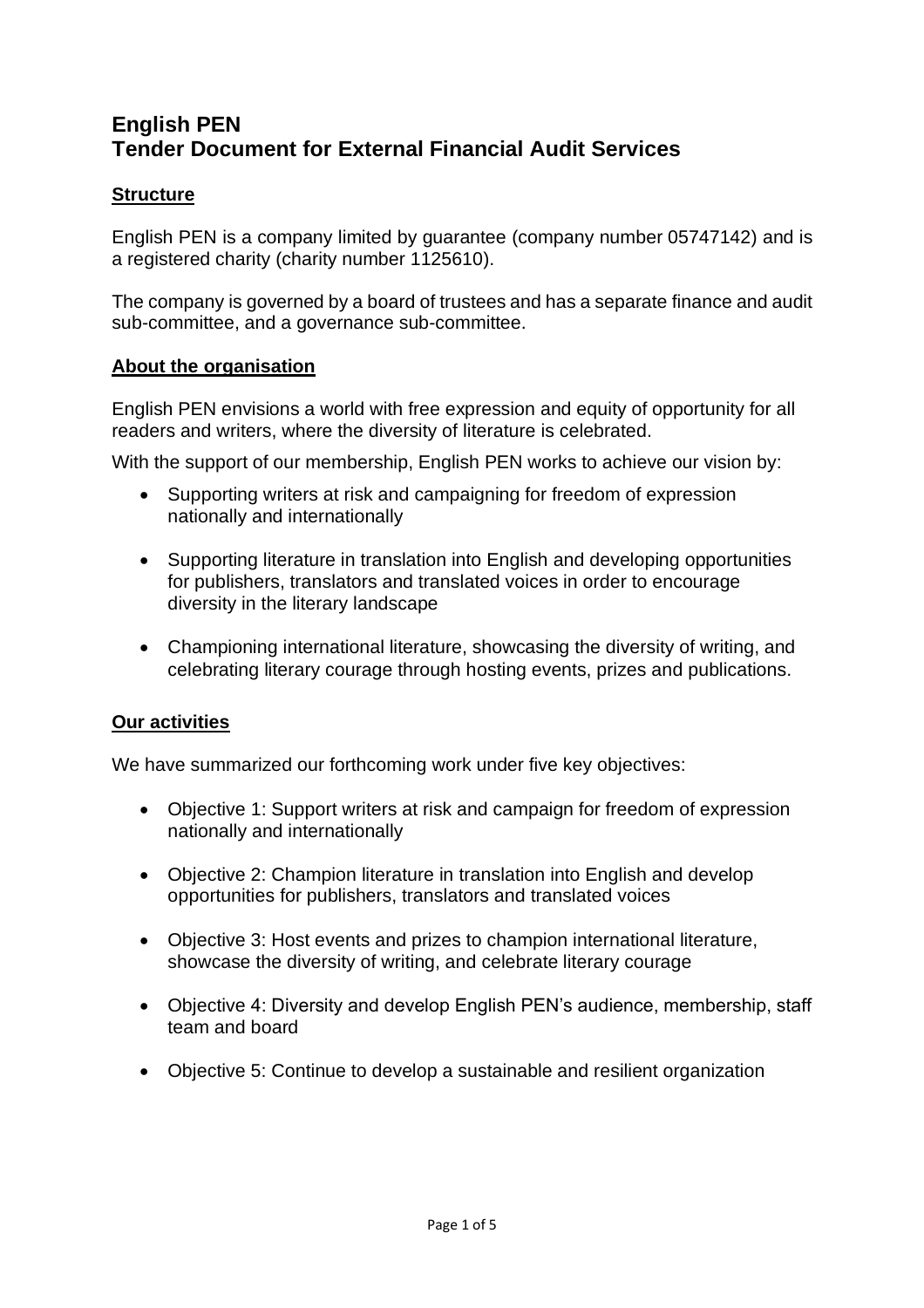# **Financial information**

Our most recent annual report is available on the Companies House and Charity Commission websites:

<https://find-and-update.company-information.service.gov.uk/company/05747142>

[https://register-of-charities.charitycommission.gov.uk/charity](https://register-of-charities.charitycommission.gov.uk/charity-details/?subid=0®id=1125610)[details/?subid=0&regid=1125610](https://register-of-charities.charitycommission.gov.uk/charity-details/?subid=0®id=1125610)

English PEN has a 31 March year-end and it is hoped that the accounts will continue to be approved by the trustees in September/October. The audit process should be planned so that the final accounts and trustees' annual report can be presented for approval at this meeting.

The charity is not VAT registered.

# **The contract**

The initial appointment will be for three years. Supervision of the contract will be the responsibility of the Director.

## **Scope of services required**

On the basis that you will be provided with the annual report and financial statements together with supporting documentation the audit service required includes, but is not necessarily limited to:

- the planning, management and execution of a statutory audit of English PEN in accordance with applicable law and international standards on auditing
- reporting on external audit process to management and the outcome to the finance committee/board of trustees including attendance at meetings as appropriate.
- provide advice on technical accounting and financial matters including corporation tax matters as appropriate.
- to liaise and coordinate with the finance manager to ensure full exchange of information.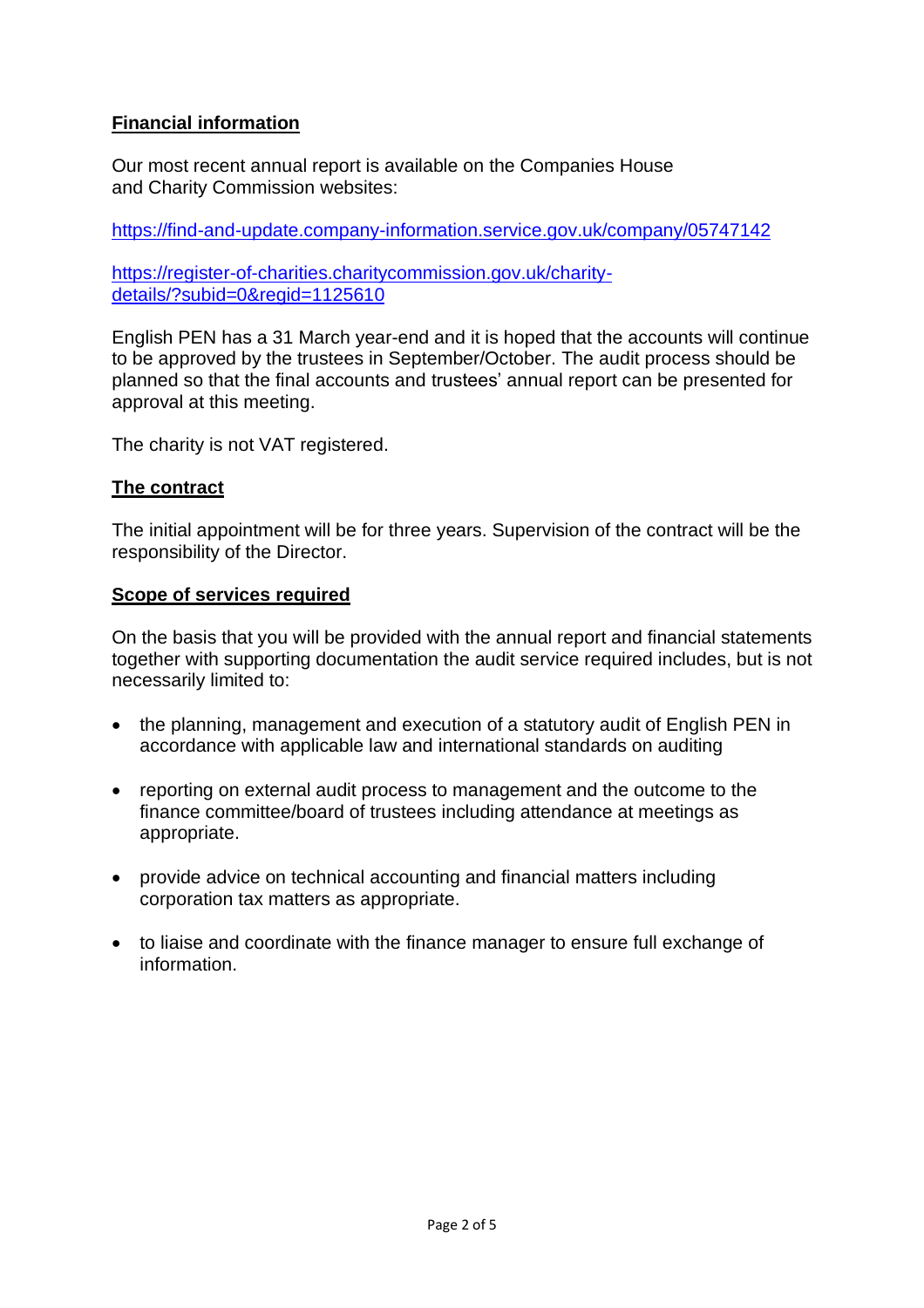# **Tenders should include the following information:**

# The firm

A description of the firm, charity experience and client base.

## Resourcing

Details of the experience of the audit partner and manager appointed in performing and managing the audit. The anticipated level of experience of the member of staff carrying out the audit. Please indicate where staff are based.

Describe the planned active participation of the partner and manager on the engagement and detail the time spent by all members of the audit team.

Outline the areas of technical expertise within the firm that can be called on to support the examination team and to provide advice to the board and management of English PEN as required.

Please provide details of your firm's Equality and Diversity policy.

#### Overall approach to audit

Describe the process that your firm will adopt for planning and carrying out the audit from initial planning to presentation of the final accounts at the board of trustees' meeting.

Confirm the scope of the audit and auditor's responsibilities.

Confirm the anticipated level of materiality to be used in the audit.

Describe how you will control and co-ordinate the audit process.

Confirm your reporting procedures.

Assuming that your company is successful, describe how your company will manage the transition process. Include any relevant experience of managing a similar transition process.

You will be expected to demonstrate a good working understanding of the activities of English PEN and of its financial structure. You should provide your understanding of the key financial risks that English PEN currently faces.

Please provide a draft timetable for the audit process.

#### Quality assurance and independence

Overall approach to quality assurance.

Approach to dealing with emerging accounting issues.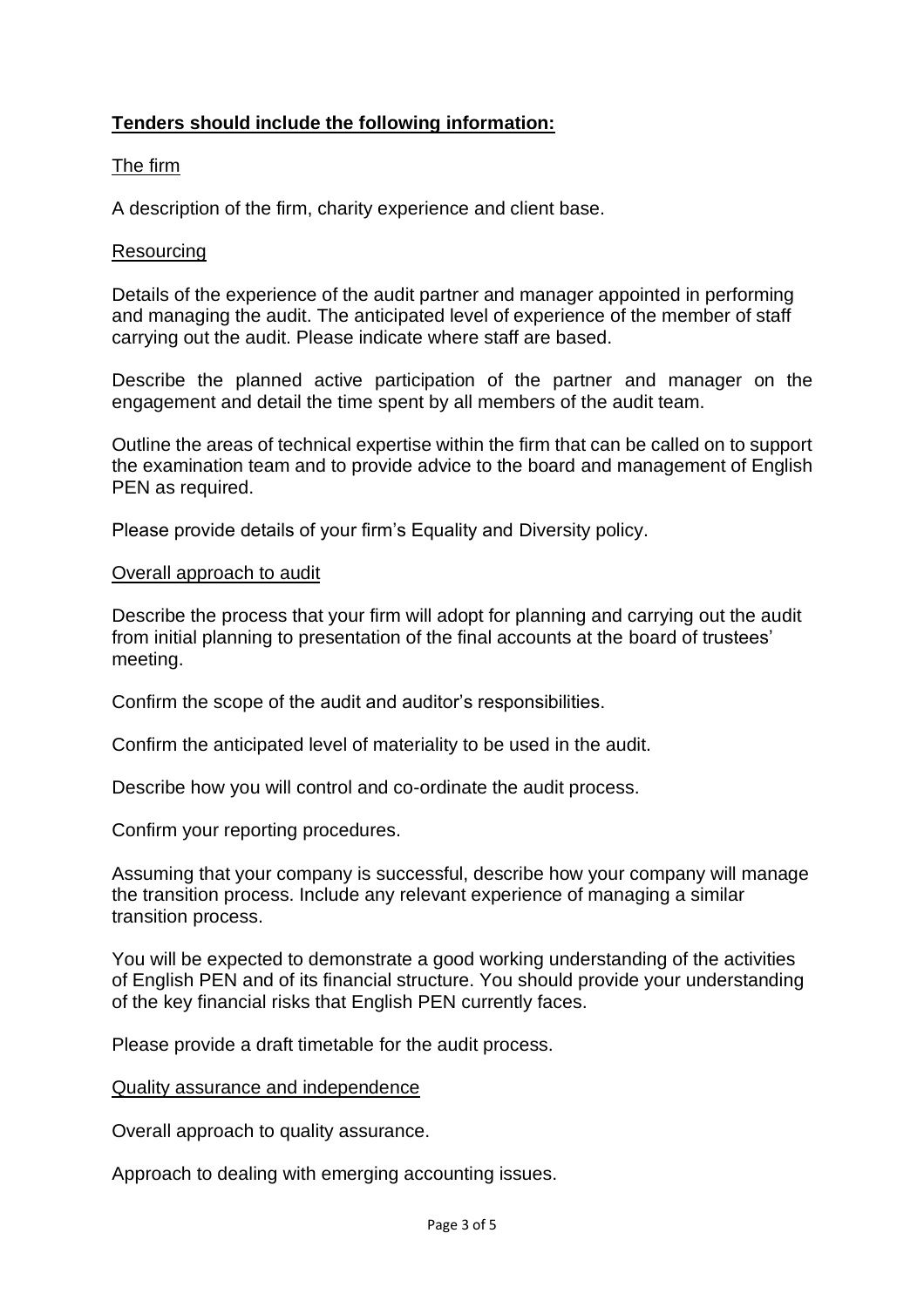Approach to potential conflicts.

Policies on independence, rotation, and compliance with regulatory and professional bodies.

# Fees

An itemised fee quotation broken down by days for staff at each level for the first year of the contract. The fee should cover the audit of and reporting for English PEN.

Please quote on a VAT-inclusive basis and indicate whether any expenses will be charged.

Explain the basis on which fees will be determined in future years.

Please supply your terms of business including the scheduling and timing of invoicing.

English PEN wishes to fix fees for a period of three years, subject only to annual increases by mutual agreement and, as a maximum, no more than inflation as measured by RPI.

#### Additional services

On an ad-hoc basis English PEN may request additional services such as grant audits, VAT advice, other taxation compliance and advice and consultancy. Any such service would be subject to a fee quotation being supplied. Please indicate what services you can offer.

#### Added value services

Please state if there are any free-of-charge services to support English PEN.

#### References

Please also provide details of three clients that we can contact for references.